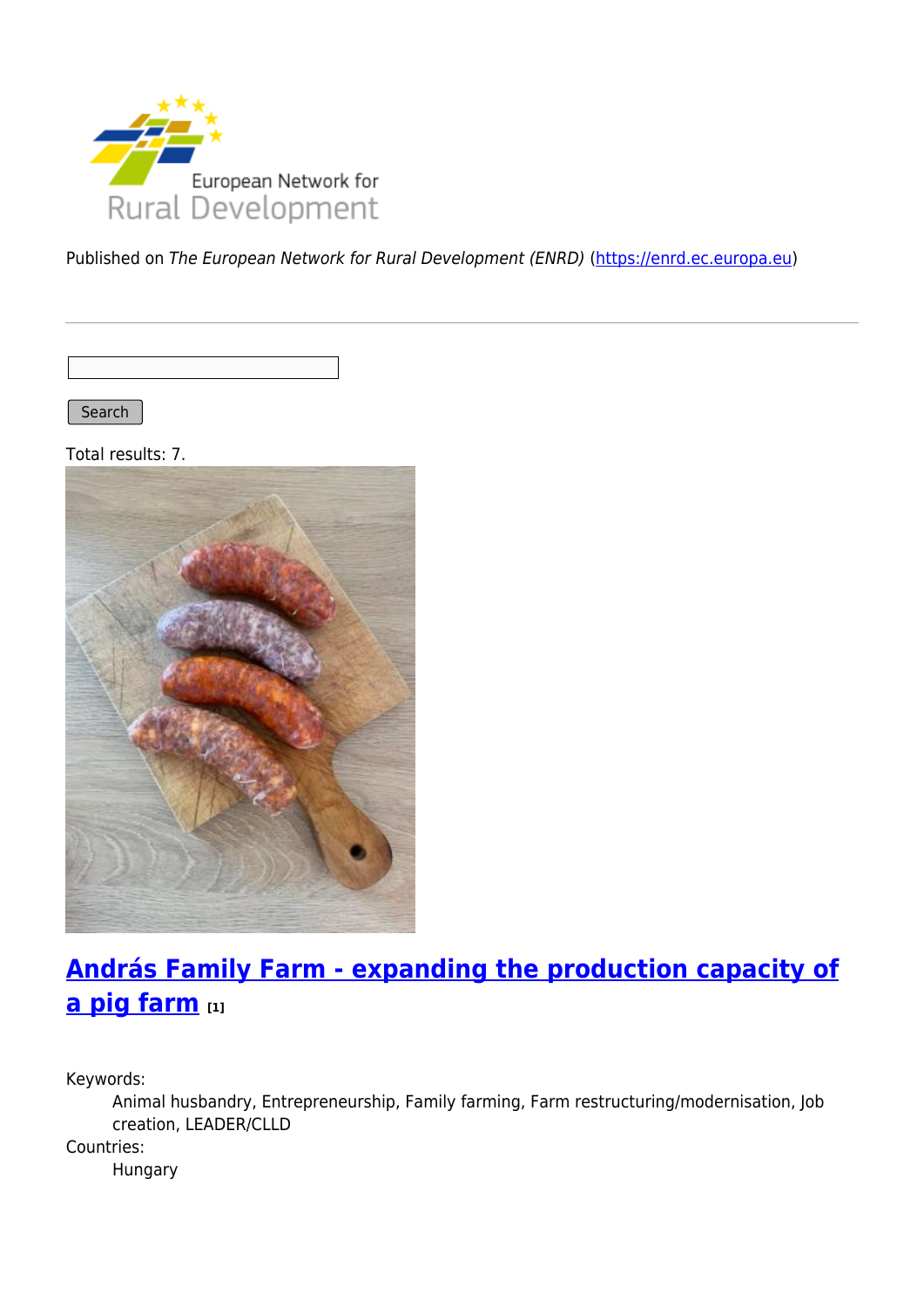A young farmer used support from the Hungarian Rural Development Programme (RDP) to expand the production capacity of his farm and respond to the increasing market demand for his pork products.



### **[Investing in new forestry machinery](https://enrd.ec.europa.eu/projects-practice/investing-new-forestry-machinery_en) [2]**

Keywords:

Competitiveness, Entrepreneurship, Forestry, Rural business, Rural SMEs Countries:

Slovenia

A small family forestry business used RDP support to acquire new machinery that would enable it to respond to the increasing demand for forest services.



### **[Pilot Project on Circular Bioeconomy - Spain](https://enrd.ec.europa.eu/projects-practice/re-thinking-management-organic-waste_en) [3]**

Keywords:

Bioeconomy, Cooperation, Energy efficiency, Job creation, Knowledge transfer, Renewable energy

Countries:

Spain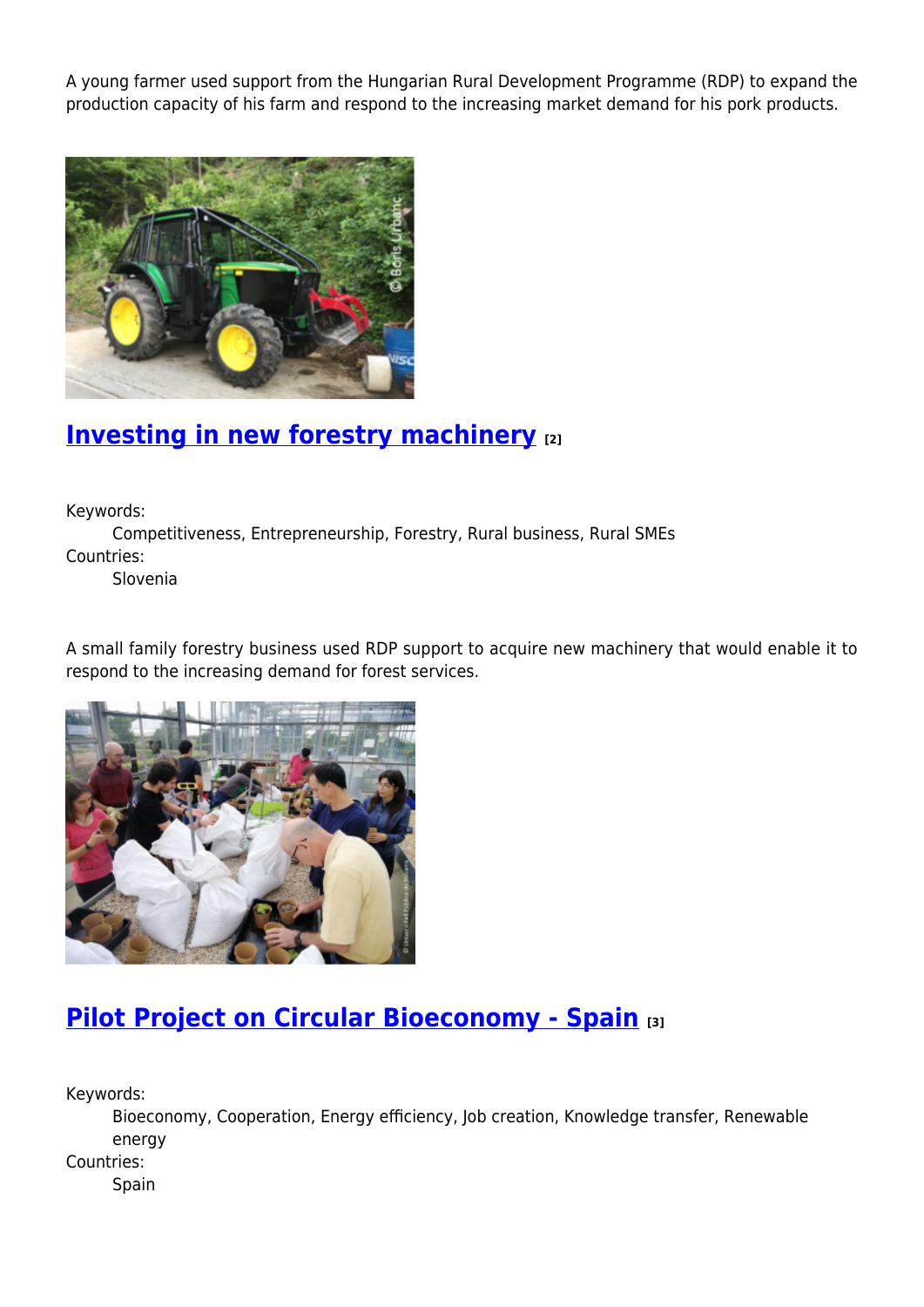The project has enabled the living-lab, Josenea which is focused on organic farming, to collect biowaste from neighbours and transform it into compost to fertilise their crops, with environmental, economic and social benefits.



## **[Positive Agritude - a rural network for the social](https://enrd.ec.europa.eu/projects-practice/positive-agritude-rural-network-social-rehabilitation-vulnerable-people_en) [rehabilitation of vulnerable people](https://enrd.ec.europa.eu/projects-practice/positive-agritude-rural-network-social-rehabilitation-vulnerable-people_en) [4]**

Keywords:

Agriculture, Cooperation, Job creation, LEADER/CLLD, Rural services Countries:

Belgium

Supporting vulnerable people and facilitating their re-integration into society through small volunteer jobs on local farms.



# **[A new greenhouse for growing traditional varieties of rose](https://enrd.ec.europa.eu/projects-practice/new-greenhouse-growing-traditional-varieties-rose-plants_en) [plants](https://enrd.ec.europa.eu/projects-practice/new-greenhouse-growing-traditional-varieties-rose-plants_en) [5]**

Keywords: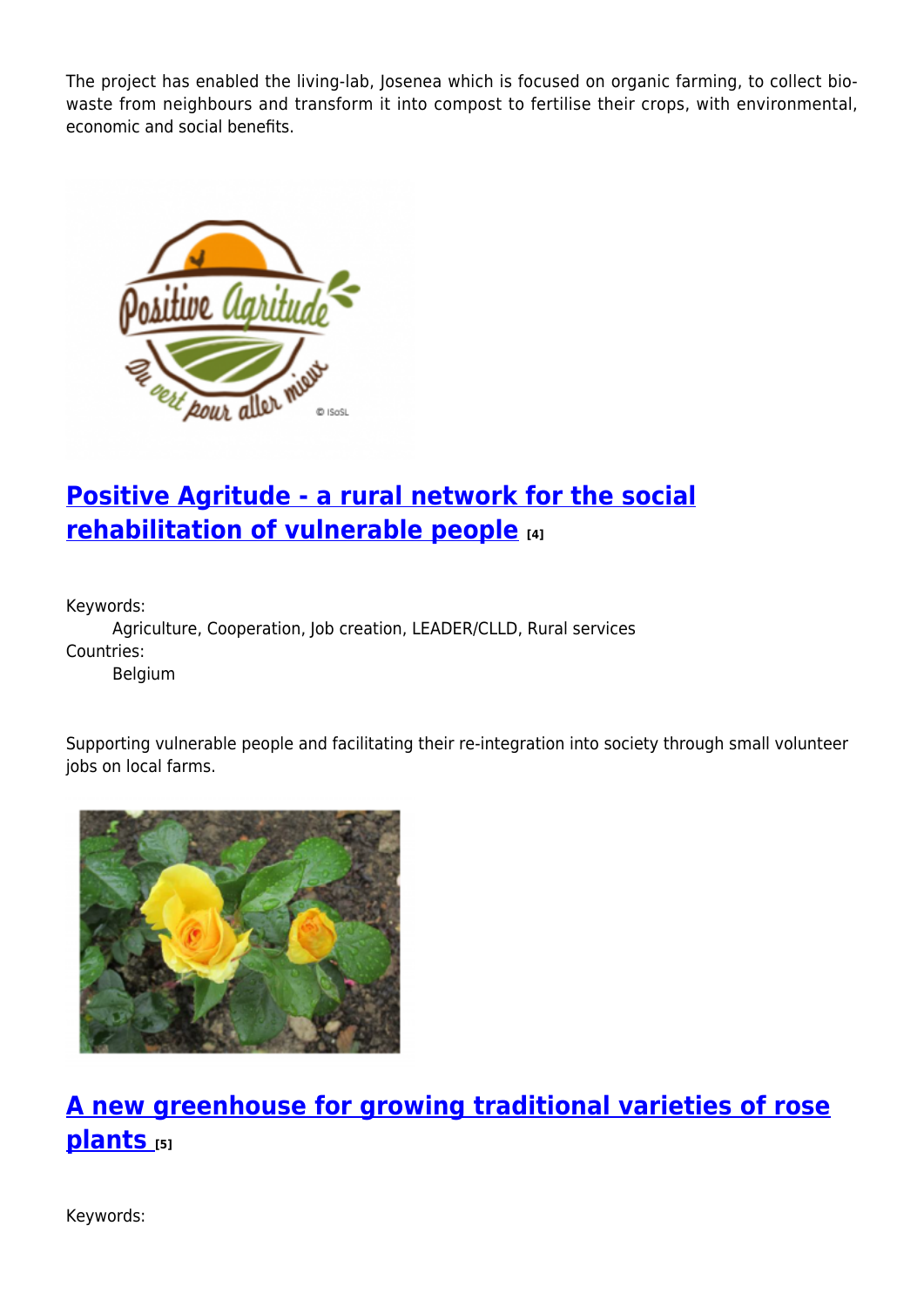Agriculture, LEADER/CLLD, Rural business Countries: Estonia

A family farm used LEADER support to build a new greenhouse that would provide optimum conditions for growing traditional varieties of Estonian roses.



# **[Chevetogne - combining a wetland ecosystem observation](https://enrd.ec.europa.eu/projects-practice/chevetogne-combining-wetland-ecosystem-observation-area-social-tourism_en) [area with social tourism](https://enrd.ec.europa.eu/projects-practice/chevetogne-combining-wetland-ecosystem-observation-area-social-tourism_en) [6]**

Keywords:

Environmental protection, Protected areas, Tourism Countries: Belgium

Restoring a wetland ecosystem and creating an observation area, for ecological, hydrological, educational and touristic purposes.



**['Trubenieki' farm – Developing a mushroom farm through a](https://enrd.ec.europa.eu/projects-practice/trubenieki-farm-developing-mushroom-farm-through-niche-product-diversification_en) [niche product & diversification](https://enrd.ec.europa.eu/projects-practice/trubenieki-farm-developing-mushroom-farm-through-niche-product-diversification_en) [7]**